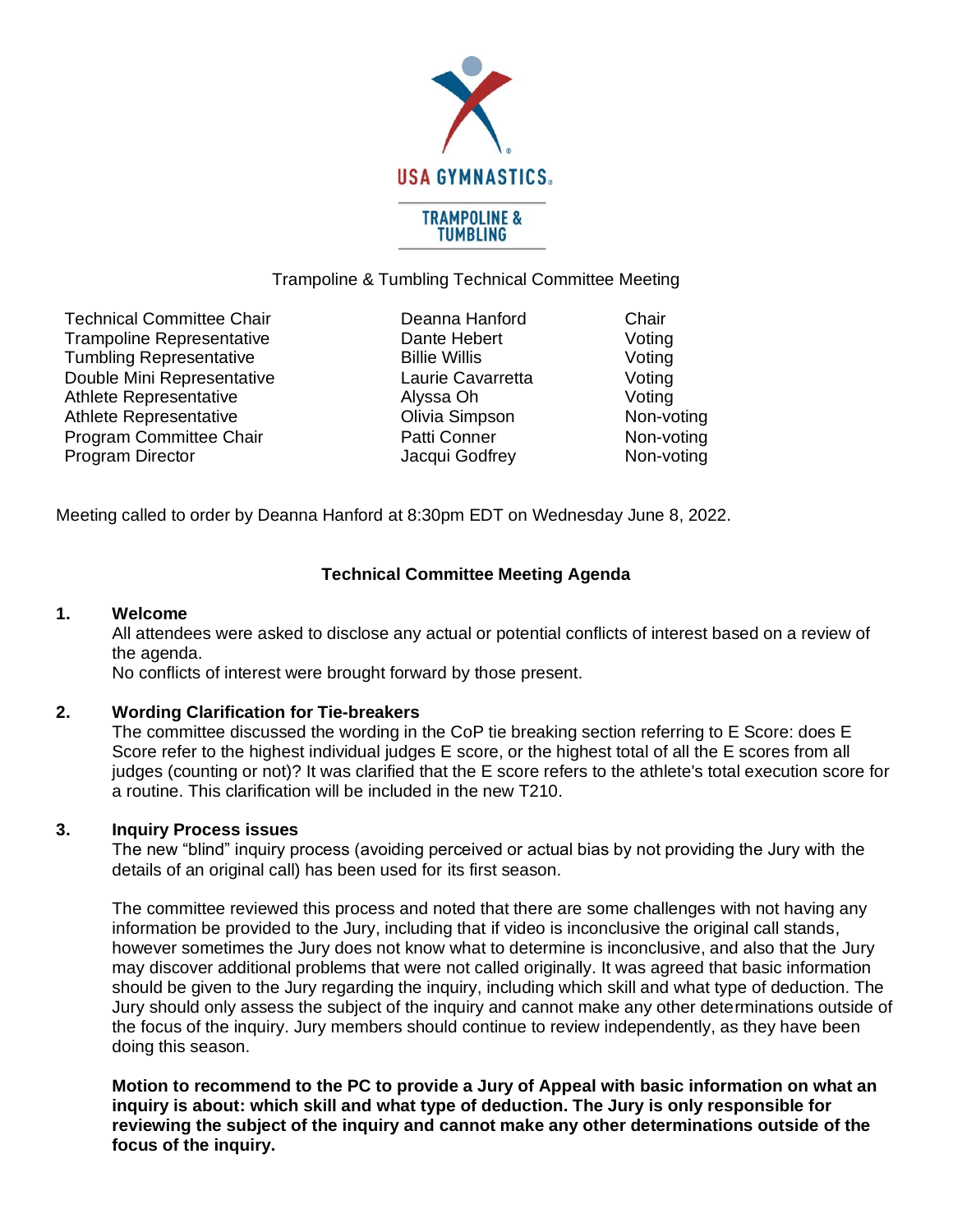|               | <b>Trampoline</b> | <b>Tumbling</b> | Double mini |
|---------------|-------------------|-----------------|-------------|
| <b>Motion</b> | Deanna            | <b>Billie</b>   | Laurie      |
| <b>Second</b> | Dante             | Deanna          | Deanna      |
| <b>Vote</b>   | Unanimous         | Unanimous       | Unanimous   |

## **4. Scoring Systems**

The committee discussed the two scoring systems, and resulting E scores brought about by 3 E score average x 2, and element-by-element scoring system.

It was acknowledged that differences do exist, however the scoring system for each meet must meet the requirements in the CoP, and that system will be in use for all athletes at each meet.

### **5. Rounding to 2 Decimal Places**

This will be updated for the 2022-2023 version of the CoP.

## **6. Elite Dress Code Clarification**

There have been different understandings of the definition of a leotard over the season. The committee agreed on a clarification for the remainder of the 2021-2022 season, being that the accepted definition of a leotard is "a unisex skin-tight one-piece garment that covers the torso from the crotch to the shoulder". Compression shirts do not meet this definition and may not be worn in competition.

There have been different understandings of the whether synchro leotards, being required to be "identical in color and design", may have individual names on them. The committee agreed on a clarification for the remainder of the 2021-2022 season, being that individual names on the back of the leotard are acceptable for synchro pairs if the leotards are otherwise identical in color and design

These clarifications will be sent to relevant USA Gym Champs participants, and further discussion will take place for the 2022-2023 version of the CoP.

### **7. R&P Changes**

7.1. Leader Level Judges

The committee reviewed the draft document submitted by Deanna and agreed to recommend this to the PC to update the 2022-2023 R&P.

7.2. Judges Requirements for Active Status The committee reviewed the draft document submitted by Deanna. There was discussion around several points and Deanna agreed to submit an updated draft for committee review.

### 7.3. Judges Certifications

The committee reviewed the draft document submitted by Deanna and agreed to recommend this to the PC to update the 2022-2023 R&P with minor changes to enhance understanding. It was suggested that the testing protocols be updated in for the 2022-2023 R&P.

## **Motion to recommend documents submitted under 7.1 and 7.3 to the PC.**

|               | <b>Trampoline</b> | <b>Tumbling</b> | Double mini |
|---------------|-------------------|-----------------|-------------|
| Motion        | Deanna            | Deanna          | Laurie      |
| <b>Second</b> | Alvssa            | Billie          | Deanna      |
| Vote          | Unanimous         | Unanimous       | Unanimous   |

Meeting adjourned at 10:15pm.

Meeting reconvened via e-mail on Tuesday June 14, 2022.